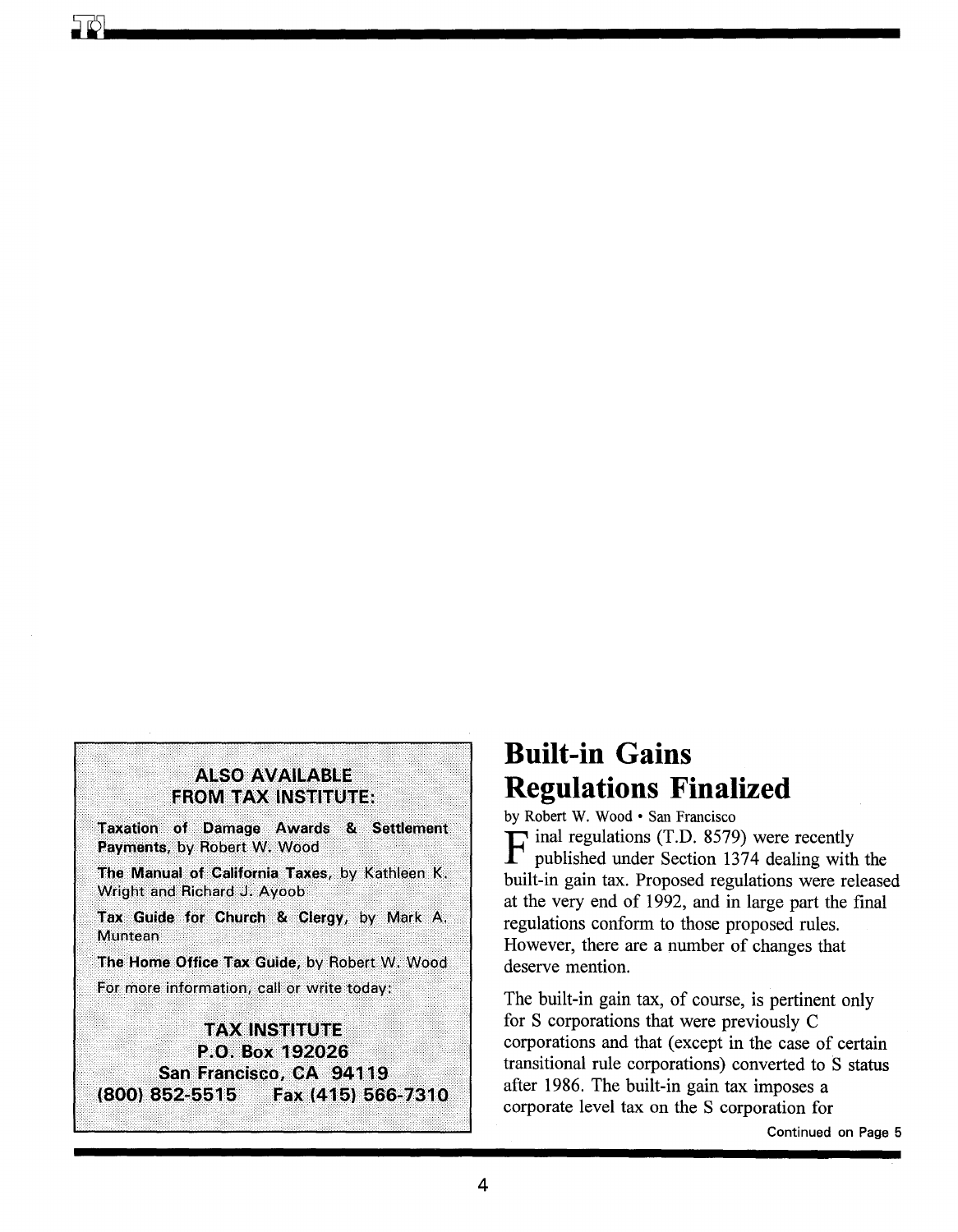**BUILT-IN GAINS Continued from Page 4** 

dispositions occurring within a ten-year recognition period following the corporation's conversion from C to S status. Significantly-a point that many practitioners tend to forget—the built-in gain tax can also apply in the case of assets that an S corporation acquires in a carryover basis transaction from a C corporation (even in the case of an S corporation that was *always* an S corporation).

# **Partial Years**

One point that the final regulations address in response to comments to the proposed rules concerns partial years. In some cases, a C corporation will be on a fiscal year yet convert to S status, requiring a calendar year. Commentators requested guidance on the S corporation's net recognized built-in gain when the recognition period ends during a tax year (i.e., where the C corporation was on a fiscal year and changed to a calendar year as an S corporation, or because an S corporation acquired C corporation assets in a carryover basis transaction during a tax year). Under the final regulations, the pre-limitation amount for the year will be determined by a closing of the books at the end of the recognition period.

The final regulations also extend recognized built-in loss treatment for amounts properly deducted under Section  $267(a)(2)$  or  $404(a)(5)$  during the recognition period. An amount deducted under Section 267(a)(2) will be treated as a recognized built-in loss to the extent that both: (1) all events have occurred that establish the fact of the liability to pay the amount, and the exact amount of the liability can be determined, as of the beginning of the recognition period; and (2) the amount is paid in the first two and one-half months of the recognition period, or is paid to an individual that owned less than 5% of the corporation's stock.

Likewise, the final regs state that an amount deducted under Section 404(a)(5) will be a recognized built-in loss if both: (1) all events have occurred that establish the fact of the liability to pay the amount, and the exact amount of the liability can be determined, as of the beginning of the recognition period; and (2) the amount is not deductible under Section 267(a)(2).



### **481 Adjustments Add Partnership Items**

Another area of confusion relates to Section 481(a) adjustments. The final regulations indicate that any such adjustment taken into account in the recognition period that prevents an omission or duplication of income or deduction will be a recognized built-in gain or loss to the extent the adjustment relates to items attributable to periods before the beginning of the recognition period under the regulations' principles for determining recognized built-in gain or loss.

Partnership items, which caused considerable controversy early on in the interpretation of the built-in gain tax, received treatment in both the proposed and final regulations. In general, a lookthrough approach is adopted, so that the character of items at the partnership level pass through to S corporation partners for purposes of applying the built-in gain tax. However, the final regulations modify the so-called small-interest exception to the look-through rules.

As modified, the small-interest exception to the look-through concept will generally apply for a tax year if the S corporation's interest in the partnership represents less than 10% of the partnership's profits and capital at all times during the tax year (and prior tax years) in the recognition period, and has a value less than \$100,000 as of the beginning of the recognition period. However, if the S corporation contributes an asset to the partnership in the recognition period, and the S corporation held that asset as of the beginning of the recognition period, the fair market value of the S corporation's partnership interest as of the beginning of the recognition period will be determined as if the asset was contributed to the partnership before the beginning of the recognition period. In making this fair market value determination, the fair market value of the asset will be determined as of the beginning of the recognition period.

## **Inventory Valuation**

Another controversial topic virtually from the enactment of the built-in gain tax in 1986 concerned inventory. With some corporations, a conversion from C to S status with substantially appreciated inventory gives rise to heightened sensitivity to the application of the tax on